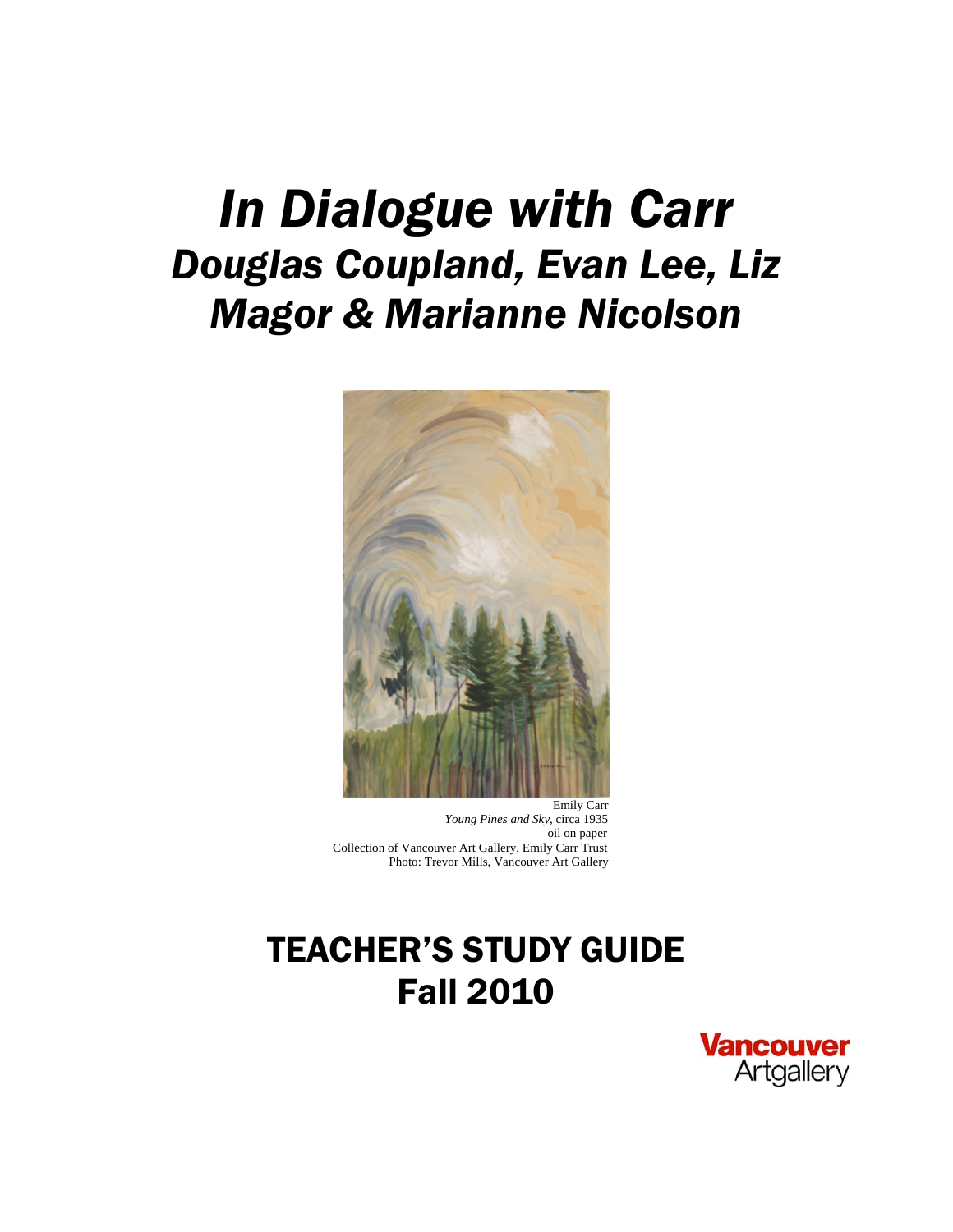### Contents

| Background to the Exhibition In Dialogue with Carr: Douglas Coupland, Evan Lee, Liz Magor |  |
|-------------------------------------------------------------------------------------------|--|
|                                                                                           |  |
| Pre- and Post-Visit Activities                                                            |  |
| $1_{-}$                                                                                   |  |
|                                                                                           |  |
|                                                                                           |  |
| 2.                                                                                        |  |
| 3.                                                                                        |  |
| 4.                                                                                        |  |
|                                                                                           |  |
|                                                                                           |  |
|                                                                                           |  |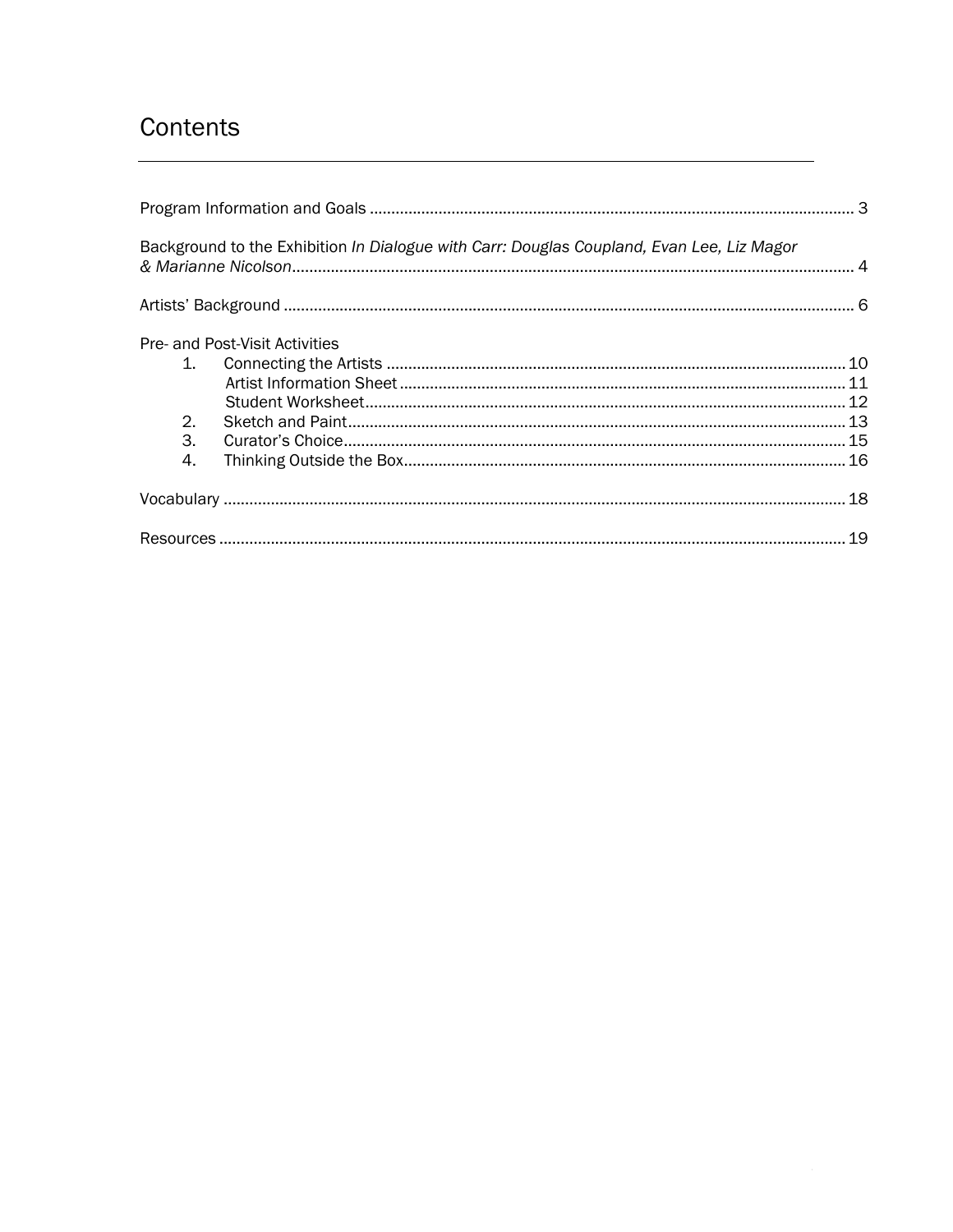## **Vancouver Art Gallery Teacher's Guide for School Programs**

In the exhibition *In Dialogue with Carr: Douglas Coupland, Evan Lee, Liz Magor & Marianne Nicolson,* the curator creates a series of connections between one of British Columbia's most significant historical artists, Emily Carr, and four contemporary BC artists working in diverse media. Using paint, light, glass, quilting, photography, digital media, sound recordings, garden tools, sticks and even a wagon, these artists connect, converse and collide with Carr, in areas as far ranging as the province's forest landscape, personal stories and issues concerning First Nations imagery and authorship.

### DEAR TEACHER:

This guide will assist you in preparing for your tour of the exhibition *In Dialogue with Carr: Douglas Coupland, Evan Lee, Liz Magor & Marianne Nicolson.* It also provides follow-up activities to facilitate discussion after your Gallery visit. Engaging in the suggested activities before and after your visit will reinforce ideas generated by the tour and build continuity between the Gallery experience and your ongoing work in the classroom. Most activities require few materials and can be adapted easily to the age, grade level and needs of your students. Underlined words in this guide are defined in the Vocabulary section.

The tour of *In Dialogue with Carr: Douglas Coupland, Evan Lee, Liz Magor & Marianne Nicolson* has three main goals:

- to explore the points of connection between Emily Carr and each of the four contemporary artists,
- to consider the role of the curator in creating a dialogue, asking questions and forging connections among the artists,
- to examine each artist's individual approach to their art in terms of ideas, materials, technique and inspiration.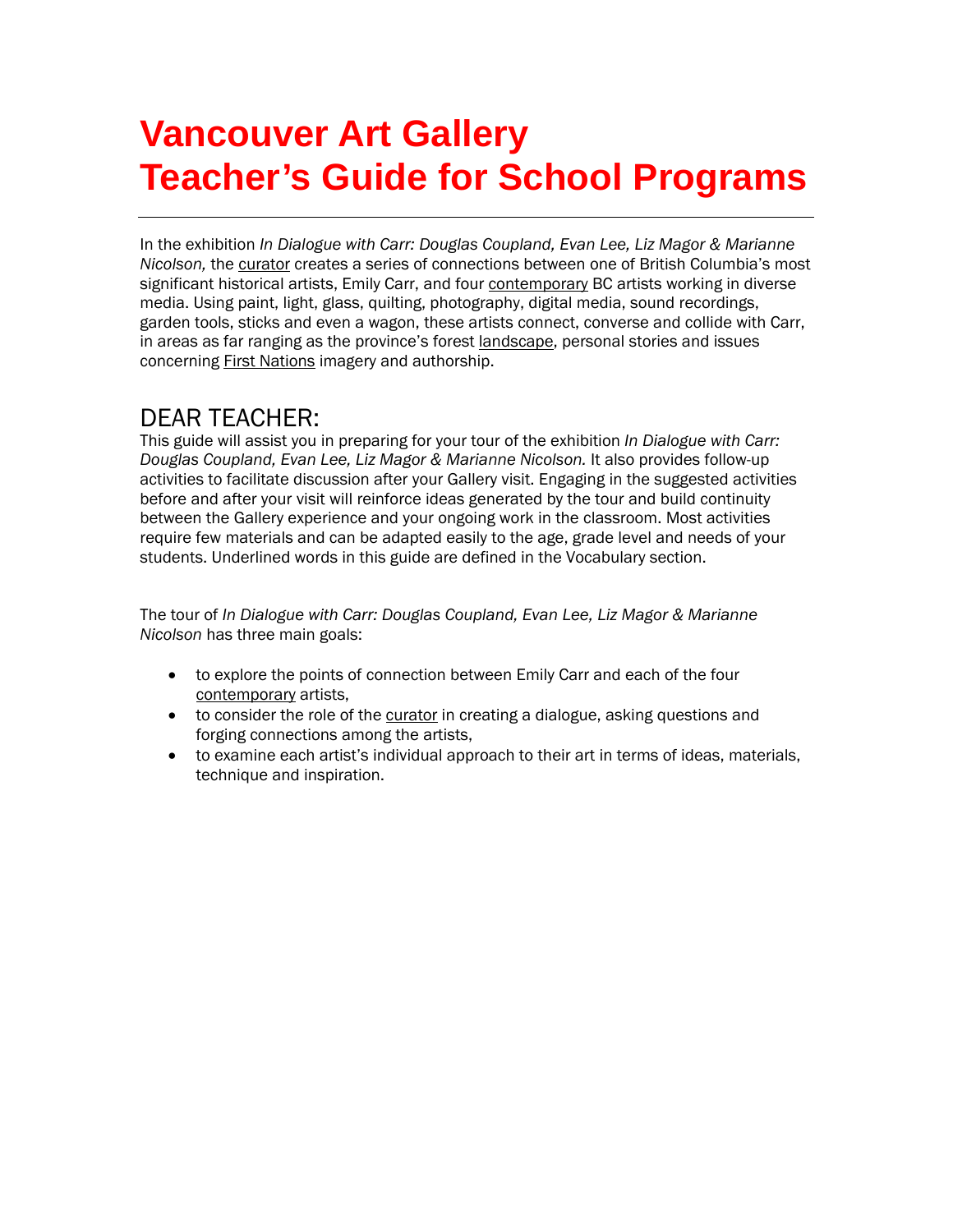### THE EXHIBITION: *In Dialogue with Carr: Douglas Coupland, Evan Lee, Liz Magor & Marianne Nicolson*

The exhibition *In Dialogue with Carr: Douglas Coupland, Evan Lee, Liz Magor & Marianne Nicolson* focuses on the art of one of the province's most significant historical artists, Emily Carr, and forges connections with four artists working in British Columbia today. The works by the contemporary artists do not respond directly to Carr or reveal conscious influences. Rather they continue the conversations that Carr began a century ago, in topics ranging from the changing forests to artistic process, from personal histories to First Nations representation. At times the contemporary artists continue Carr's stream of thought, at other times interrupt it.

The conversations between Carr and each artist are often unexpected, framing new contexts through which we can explore, question and interpret both artists' work. The meanings that arise are not inherent in the artwork; rather they are points of connection consciously constructed by the curator that activate our looking and expand our understanding.

Carr is well known in British Columbia as an artist who helped define our geographical context. Her portrayals of the forest have shaped how we conceive of our landscape and position ourselves within it. And although frequently challenged, her visions of aboriginal culture have been the channel through which many non-Natives have perceived and related to First Nations culture. Her vision has become recognized as the outsider's representation of the culture—and it is a deeply significant and influential one.

The antithesis to Carr's vision is provided by Marianne Nicolson, who presents an insider's view of the Kwakwaka'wakw culture. She carries the deep understanding, responsibility and privilege of this position, with the knowledge and permission to represent her culture from within. And she does; changing, flexing and stretching her artistic vision by using materials as non-traditional as glass, photographs, light and shadow to carry personal meaning, infusing old traditions with a powerful contemporary presence.

Douglas Coupland tackles the issues of representation and stereotyping—as well as the notion of craft itself—through his detailed quilts made somewhat ironic with his use of contemporary materials, mixing notions of traditional culture into mainstream popular culture. When these works are juxtaposed with Carr's clay objects, which she decorated using First Nations designs, many questions about appropriate use and appropriation (Coupland uses the term *mis-appropriation*) of imagery are raised in the conversation that arises between these two artists. His imaginative, humorous radio-style dialogue between himself and Emily Carr permeates the space.

Evan Lee's swirling, lively images of fire-filled British Columbia forests create a surprising parallel to Carr's oil sketches. The connections are obvious, but so too are the differences. Carr aimed to capture what she felt to be the essence of the forest, from within the landscape she was interpreting. Lee downloads, prints and manipulates photographic images from the Internet (the closest he ever gets to the province's forests, as he admits). Yet both are mavericks artistically, pushing the limits of the media of their times.

Liz Magor finds many parallels between Carr's lifestyle and her own, and it is this personal connection, rather than the art itself, that forms the basis of the dialogue between these two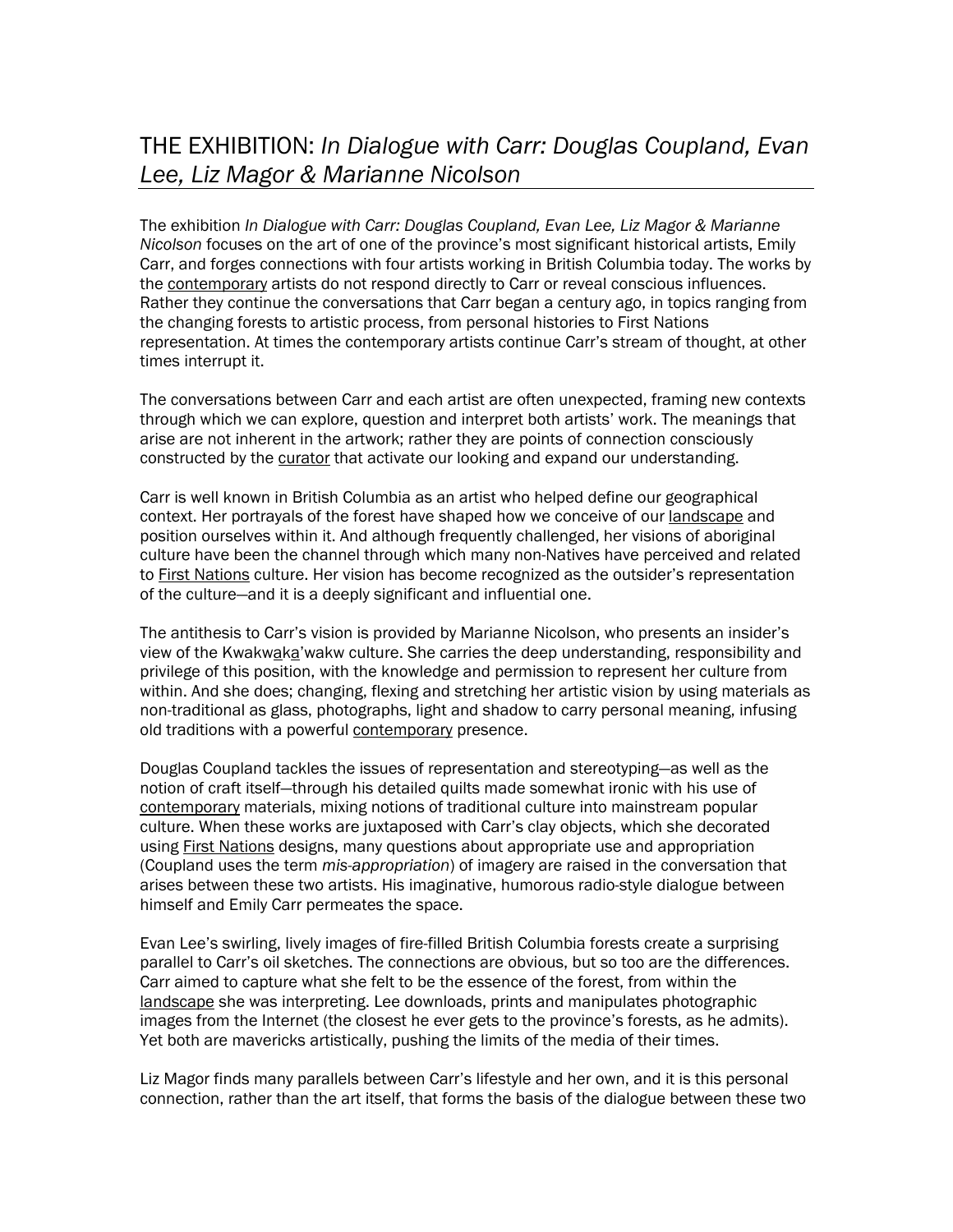artists. Carr isolated herself for extended periods in the forest in order to paint, living in her camper (dubbed "Elephant") accompanied only by her animals. Magor recognizes the position of an outsider, and finds parallels in the challenges she has faced as an artist and as a woman. Like Carr, she has a deep affinity for animals, the forest, the landscape and the spaces inhabited in the margins of society, rather than in the mainstream. Her work in this exhibition—a large wagon filled with the tools of survival—extends this dialogue through questions about refuge and the relationship between human and animal, city and forest.

This exhibition was organized by the Vancouver Art Gallery and curated by Daina Augaitis, Chief Curator/Associate Director.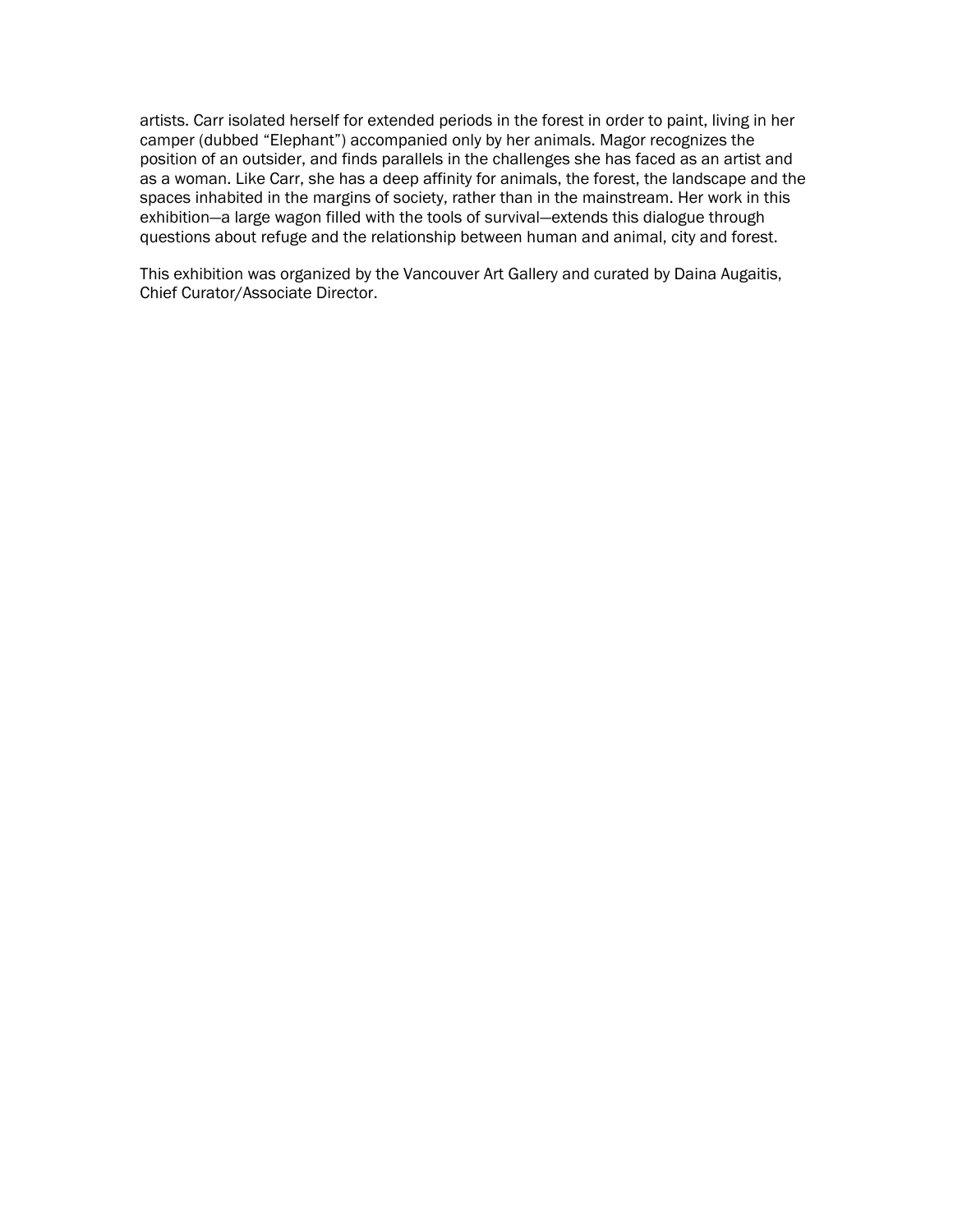#### Emily Carr

*"The Indian people and their Art touched me deeply… By the time I reached home my mind was made up. I was going to picture totem poles in their own village settings, as complete a collection as I could."* 

Born in 1871, Emily Carr was one of the most important British Columbia artists of her generation, best known for her work documenting the villages and totem poles of First Nations peoples of BC and her paintings of the forests of Vancouver Island.

Carr studied art in San Francisco, London and then France, where she was introduced to outdoor sketching along with new approaches to artmaking. In 1912, after her return to Canada, she travelled north, visiting First Nations villages on the Skeena River and Haida Gwaii, and produced her first major canvases of First Nations subject matter. In these works, influenced by her explorations of modernism in Europe, she used bright colours and broken brushwork. Carr offered these works for sale to the provincial government, which rejected the work on the grounds that it was not "documentary"—it was, in essence, too abstract, too specifically an artist's vision. Dejected, she returned to Victoria to make a living by running a boarding house, raising sheepdogs, making pottery and giving art lessons. Between 1913 and 1927, Carr produced very little painting.

In 1927, Carr's work was included in the exhibition *West Coast Art: Native and Modern* at the National Gallery in Ottawa*.* This exhibition was her introduction to other artists, particularly members of the Group of Seven, who recognized the quality of her work. In the 1930s, Carr began devoting most of her attention to landscape, particularly the forest, as her subject. These paintings express her strong identification with the British Columbia landscape and her belief that a profound expression of spirituality could be found in nature.

In the late 1930s, as her health worsened, Carr began to focus more energy on writing, producing an important series of books. This included *Klee Wyck*, a book of stories based on her experiences with First Nations people, which won the Governor General's Award for Literature in 1941. She died in 1945 in Victoria at the age of seventy-four, recognized as an artist and writer of major importance.

#### Douglas Coupland

*"…I have a sense of profound safety and countless indelible memories of trees and trunks and vine maples and alders and types of topography that are so potent they've made it impossible for me to live anywhere else on earth except for here. So when I look into the trees, or look at a specific tree within the forest, there's that eternal connection with nature that I see and respond to—that we all respond to—in her painting. If I feel a connection with Emily, it's because I know she looked at the trees and experienced them the same way, too."* 

Coupland was born in Germany in 1961 and was raised in Vancouver, where he still lives. He graduated from the Emily Carr University of Art + Design in sculpture, but is primarily known as an author. His first novel, *Generation X*, published in 1981, enjoyed huge critical and popular success, and came to define a generation and its relationship to popular culture. He has since published twelve novels, seven non-fiction books and numerous screenplays and short stories. In recent years he has returned to the visual arts alongside his writing.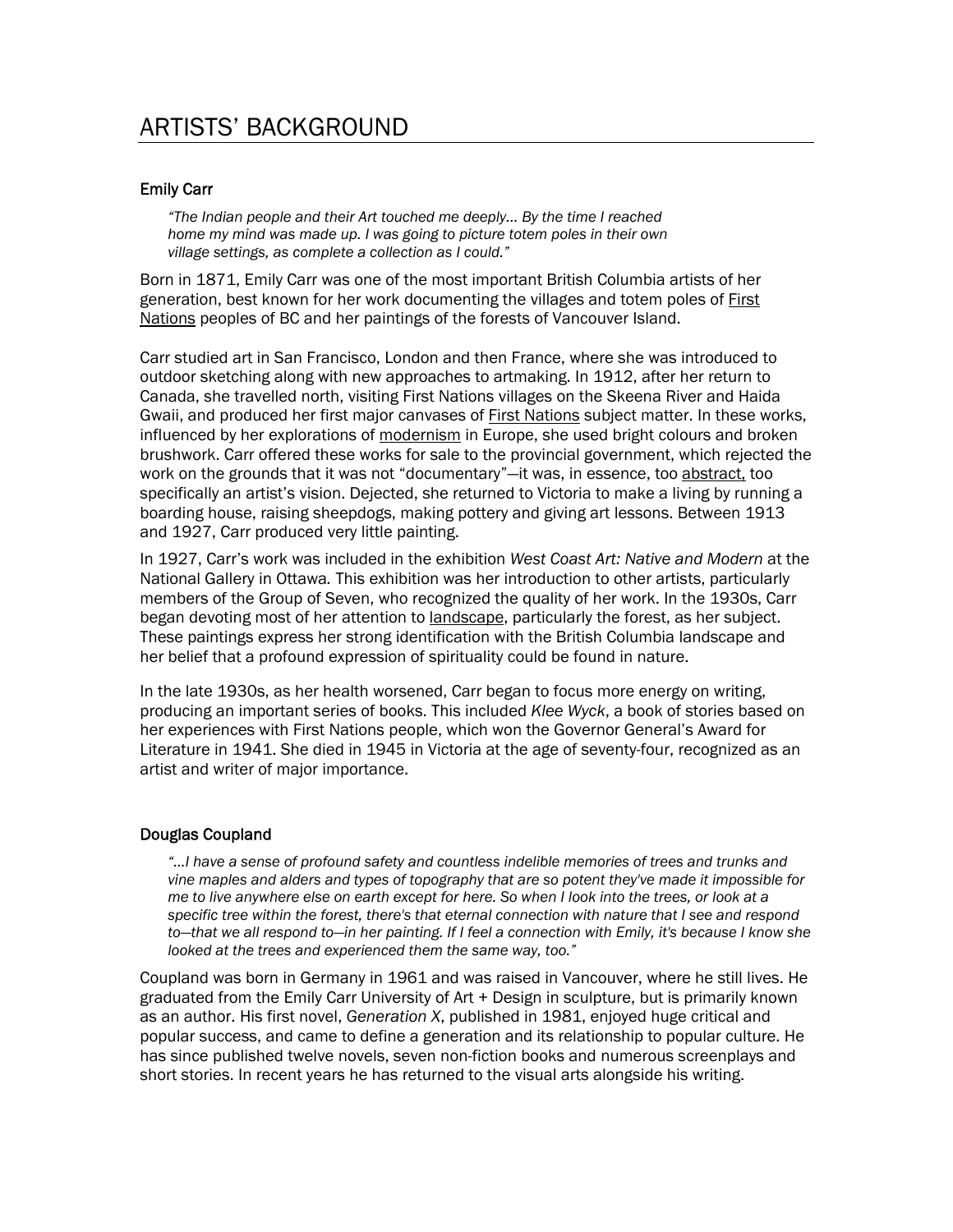While viewing Emily Carr's work in preparation for this exhibition, Coupland responded immediately to her ceramics—objects she made in order to support herself, using First Nations designs. Carr wrote:

*"The trouble is, because my stuff sells, other potters who follow my lead and know nothing about Indian art, falsify it. This makes me very angry. I love the beautiful Indian designs, but I am not happy about using them on material for which they were not intended… distorted and cheapened by those who do not understand, or care…"* 

Coupland responds to Emily Carr's work in two distinct ways:

- In collaboration with Sharon Young and Carlyn Yandle, he has made large quilts and blankets. These incorporate objects from popular culture and imagery appropriated from First Nations culture (he uses the term *mis-appropriation*). He questions the rights of others—including Carr—to use and interpret what is not fundamentally theirs.
- He has created an imagined dialogue between himself and Emily Carr (with local actress Joy Coghill reading the part of Carr) in which the two artists discuss their craft and relationship to their work. It is a humorous exchange, full of misunderstandings based on Carr's inability to understand the language of contemporary popular culture.

#### Evan Lee

*"What it means to make images and to make art has been complicated a great deal since Emily Carr's time, as has our world view. If you say that Carr was exploring what it meant to paint and to make images in her time, yes, there is something in that that persists no matter what has changed. So, even if Carr and I may come from different worlds and have different, specific interests, there is something about image-making that is universal."* 

Lee was born in Vancouver in 1975 and still lives in Vancouver. He studied Fine Art at UBC, majored in painting but soon turned to photography as his main medium. His work has been exhibited in Vancouver, Toronto, Montreal, Seattle and Shanghai and has appeared in numerous publications. He teaches at the Emily Carr University of Art + Design and in the Department of Art at UBC.

For his *Forest Fires* series, Lee worked with images he found on the Internet. Using an inkjet printer, he printed them onto the "wrong" side of photographic paper, so that the ink sat on the surface of the paper (rather than being absorbed by it). Using a paintbrush and acrylic medium, Lee moved the ink around the surface, and in doing so transformed each photograph into a unique painting.

Through his work, Evan Lee challenges many traditional notions of photography. His use of found images raises the idea of appropriation and ownership, while his manipulation of the digital image with a paintbrush creates an image that cannot simply be reprinted. In the exhibition, his works are placed in dialogue with a group of Emily Carr's oil "sketches" on paper. Hers are forest landscapes, but as a modernist working with abstraction she was challenging many of the accepted conventions of painting of the time.

#### Liz Magor

*"I have probably put more thought into Emily Carr's biography than I have extended toward her work. The financial and social stress that came with her decision to be an artist isn't so unusual… Through the example of Emily Carr I could identify Europe's existential drive with this place; this landscape and this frontier society. That connection lent a sense of importance and possibility to the idea of being an artist here, in this very small, very young city."*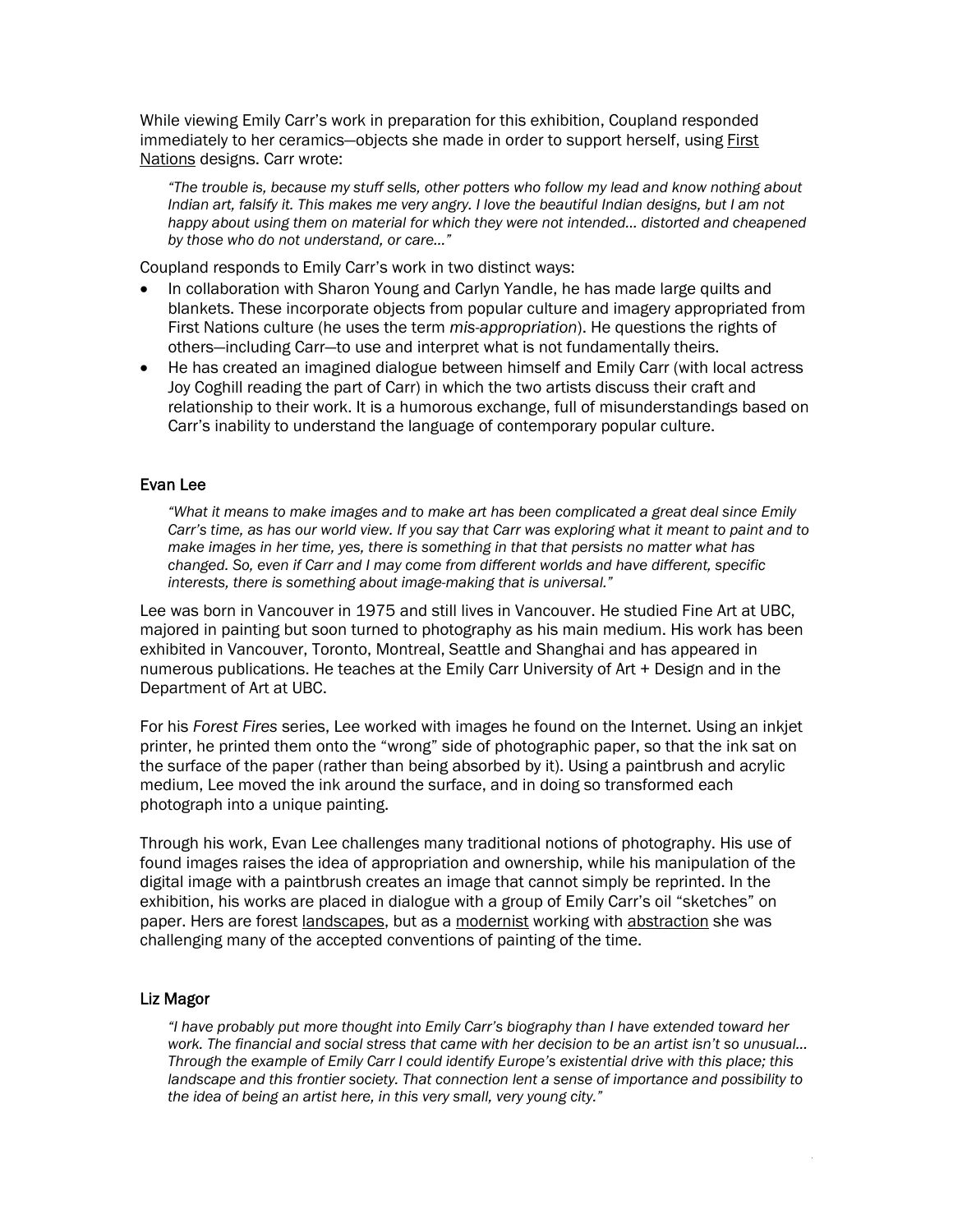Magor was born in 1948 in Winnipeg. She moved to Vancouver with her family as a young child. She studied at the University of British Columbia, at Parsons School of Design in New York and later at the Vancouver School of Art. After living in Toronto for most of the 1980s, she returned to Vancouver, where she teaches at Emily Carr University of Art + Design. Her work has been exhibited nationally and internationally, notably in the Venice Biennale and Documenta in Kassel, Germany. She has received numerous prizes and awards, including a Governor General's Award in Visual and Media Arts in 2001 and the prestigious Audain Prize for Lifetime Achievement in 2009.

Magor's work includes both sculptural and photographic elements, often taking the form of large-scale installations. She has used a variety of materials, including cast bronze, acrylic forms, everyday objects and materials, and organic matter such as sticks and garden soil. Although she has explored numerous themes and ideas through her art, shelter and refuge, storage and survival are recurrent streams in her work. There is often a strong narrative element at work, an awareness of a particular tale being told.

This is the second time that *Beaver Man* has been exhibited. In 1977, Magor painstakingly constructed the cart and its contents herself, with found and hand-built objects. This time, staff at the Vancouver Art Gallery rebuilt it under her instructions, largely with materials purchased from a local hardware store. Originally she dug and hauled in soil from her backyard; now bags of sterile soil have been purchased. Not only are the original ideas present in the work, but new questions surface. Like many contemporary and conceptual artists, Magor addresses issues of authorship, commercialism and mass production through this re-creation of her original installation.

Magor connects more directly with Emily Carr the woman and artist than with Carr's artworks. She identifies with Carr's struggles as a woman working against the conventions of her time and as an artist making difficult choices, often against current trends.

#### Marianne Nicolson

*"I think in Carr's case something subtle happened over the length of years she worked. At first she painted the forms: the houses, the people. Later just the poles... then even these forms disappeared. As if all the symbols had been removed and just the feeling, the emotion, the meaning remained."* 

Marianne Nicolson was born in Comox, BC, in 1969, to a Kwakwaka'wakw mother and a Scottish father. She received her BFA from the Emily Carr University of Art + Design and her MFA from the University of Victoria, and she apprenticed with a master carver in traditional Kwakwaka'wakw design. She lives and works in Victoria and is currently conducting research for a PhD in linguistics and anthropology. Her work has been exhibited locally, nationally and internationally, much of it as site-specific works in public art galleries.

Nicolson's work spans a wide range, from traditional ceremonial pieces to be used within the Kwakwaka'wakw community, to conceptual works for public spaces. These often combine traditional design elements with contemporary digital media, or reinterpret traditional concepts using new materials.

Nicolson's installation *Baxwana`tsi: the Container for Souls* is based on the idea of the carved bentwood chest, which traditionally holds the owner's objects of value. Nicolson has reinterpreted this idea, etching traditional formline design and family photographs—of her mother and aunt—onto glass. Light is both contained within and spills out from the centre of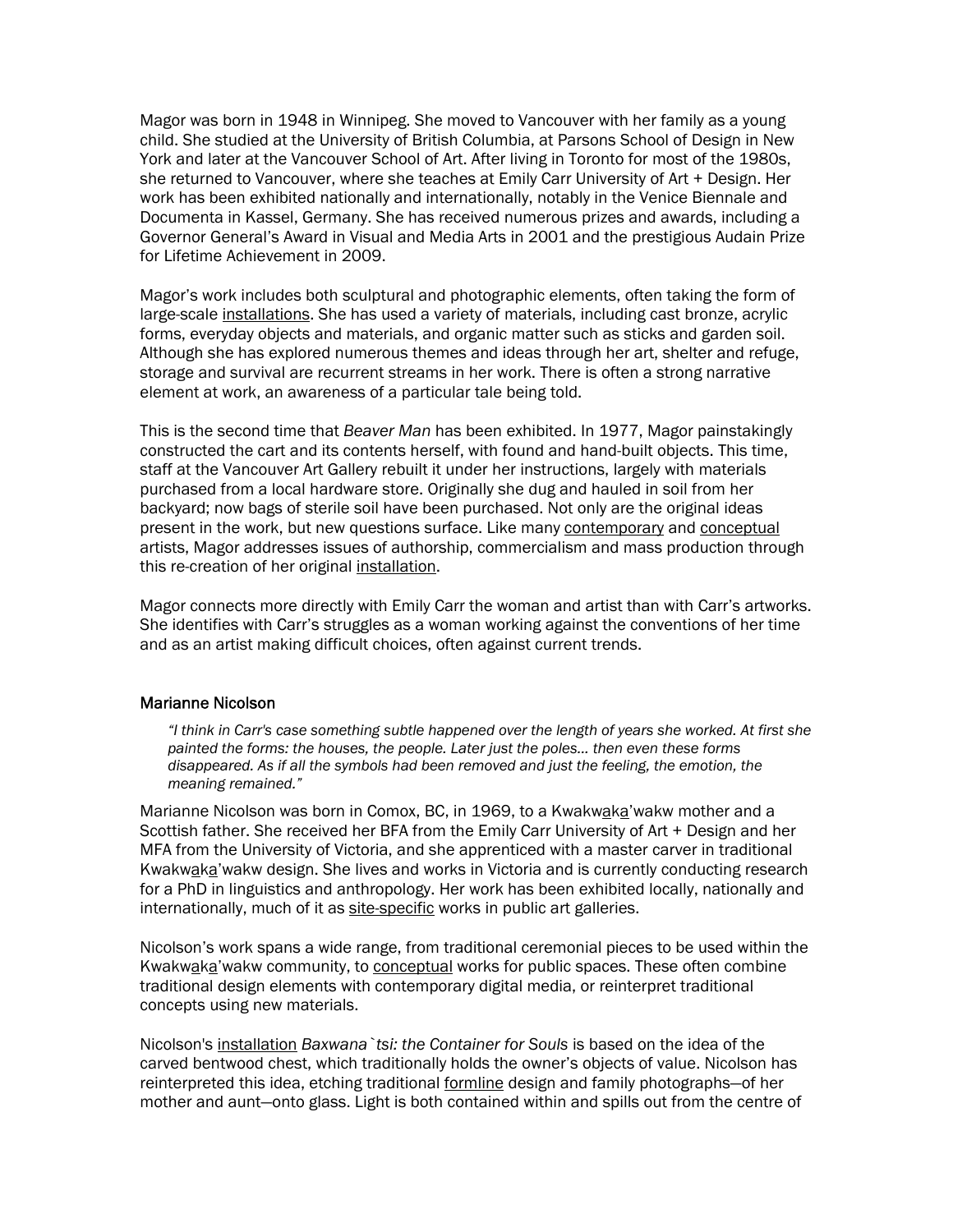the glass chest, casting shadows onto the walls. The room has been constructed to scale so that the walls exactly contain the image of the box itself, turning the entire space into a container. We too are captured, in shadow, on the walls so that we become part of the installation.

Nicolson is the privileged insider of the Kwakwaka'wakw culture. Carr-the consummate outsider—visited and painted the area around Alert Bay. She was painting imagery and interpreting a culture that even at that time was going through immense change, and no longer existed in its pure traditional form.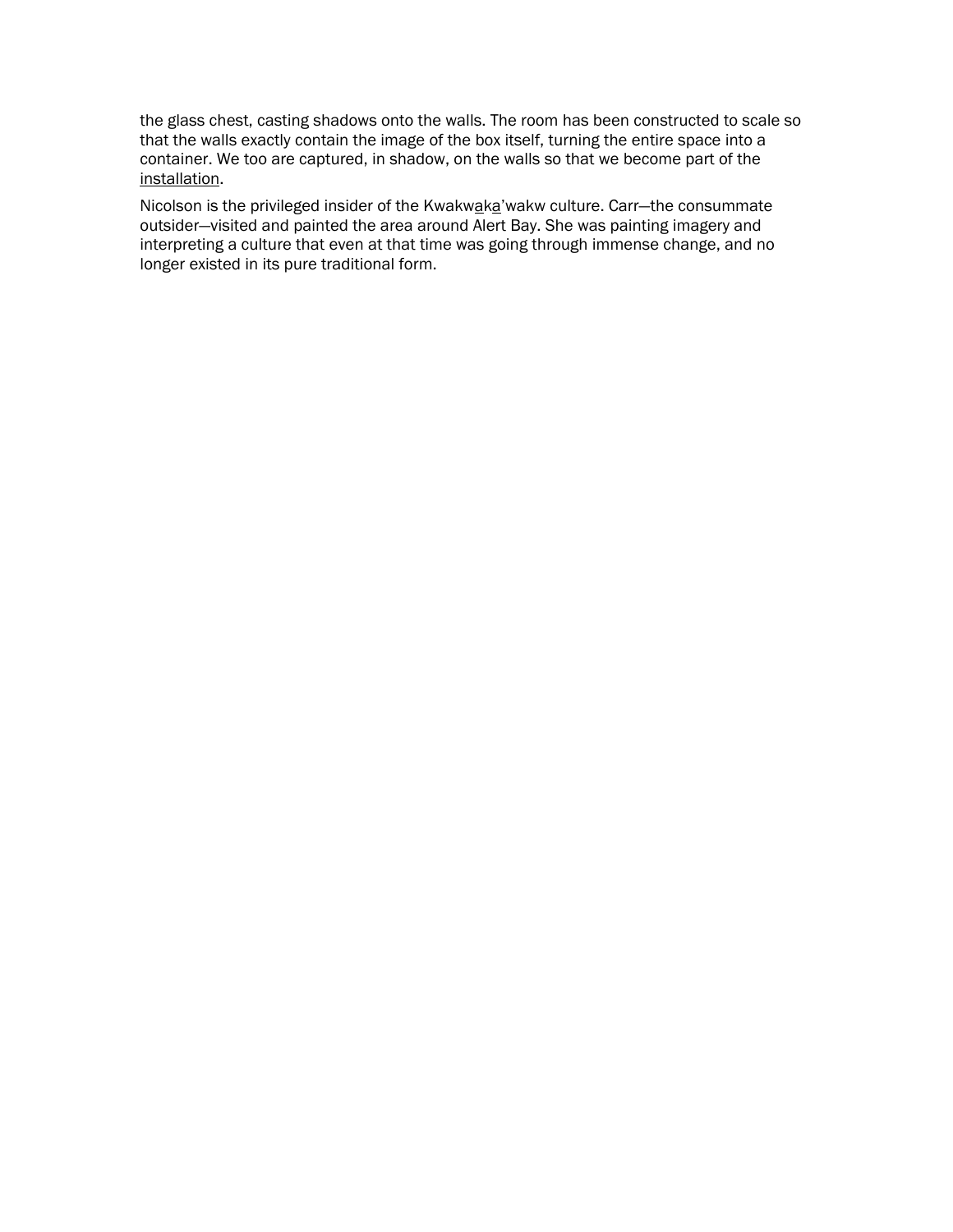### PRE-VISIT ACTIVITY: Connecting the Artists (all grades)

#### Objective:

Students explore the lives of the five artists: their art practices, influences, interests and points of connection.

#### Materials:

□ the Internet; some useful websites:

[www.wikipedia.com](http://www.wikipedia.com/) 

<http://www.emilycarr.ca/>

Each artist can be Googled individually

- art books on individual artists
- Artist Information Sheet and Student Worksheet (following pages)
- □ writing materials, pencil crayons

#### Process:

- 1. Divide the class into five groups. Give each group the points of information on one of the artists (see Artist Information Sheet, next page).
- 2. Have the students read the information in their groups.
- 3. Clarify any terms students do not understand; e.g., First Nations, installations, abstraction (see Vocabulary, page 18).
- 4. Have students use books and/or the Internet to expand their information and look at some examples of their artist's work—they should be able to describe one in detail.
- 5. Have each group talk about their artist, while the rest of the class fills in the worksheet (page 12).

#### Conclusion:

- Ask the students to comment on similarities and differences between the artists and their artwork.
- Do the artists have anything—e.g. materials, techniques, ideas, styles—in common?
- Do the artists have any practices, attributes or perspectives that might be described as particularly British Columbian or Canadian? If not, why? If so, how?
- **Douglas Coupland created a fictional dialogue between himself and Emily Carr. Have** students imagine a conversation between themselves and one of the artists, or between any two of the artists.
	- o What questions would they ask the artist or have the artists ask each other?
	- o What answers would they expect to receive?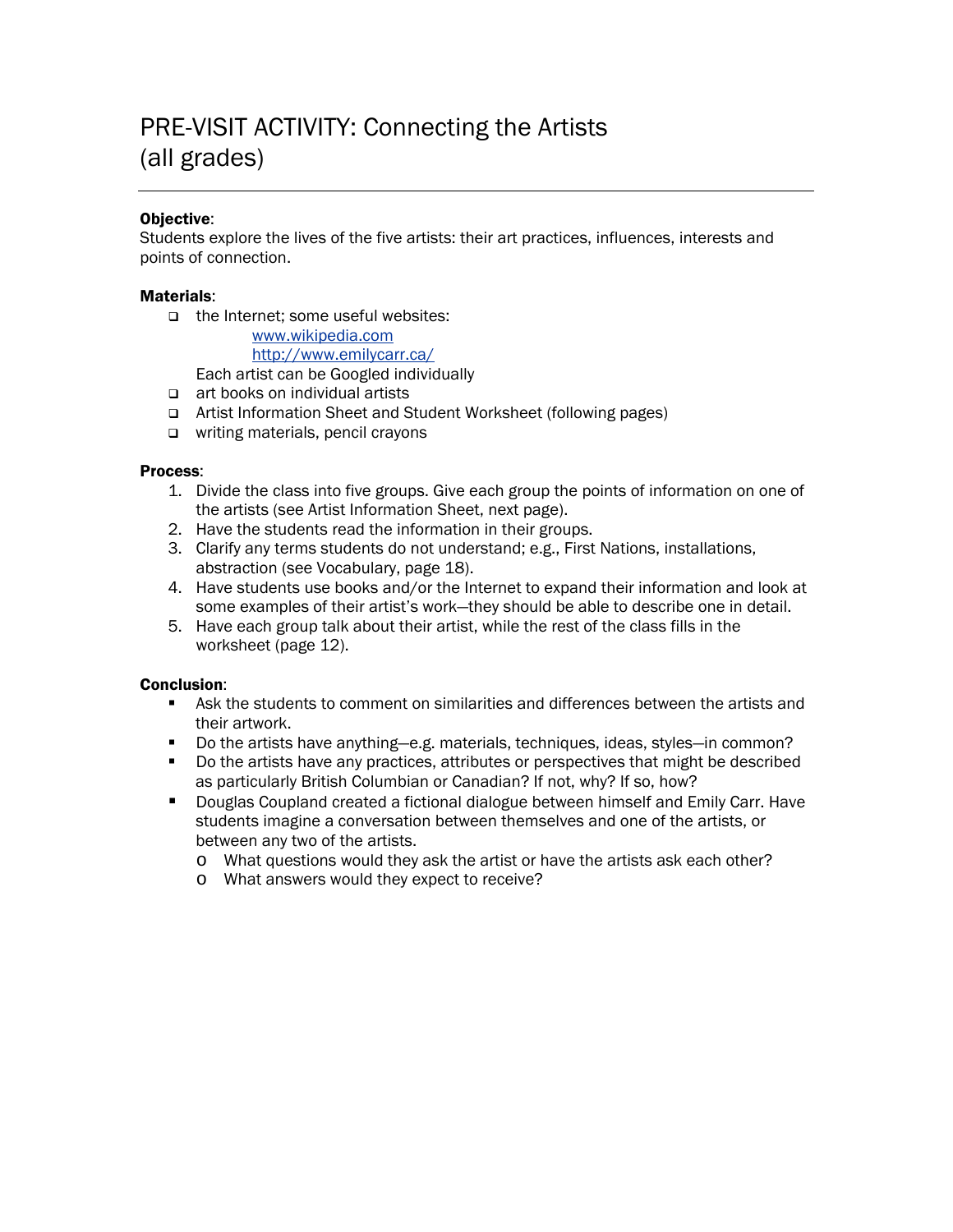### Artist Information Sheet

#### Emily Carr

- Born in 1871 and died in 1945, lived in Victoria, British Columbia
- **Lived alone, kept lots of animals**
- **Painted First Nations villages and totem poles, and forest landscapes**
- Sketched outdoors using thinned oil paint on paper, made final paintings in her studio using oil paint on canvas
- **Became known as a writer toward the end of her life, published many books**

#### Douglas Coupland

- Born in Germany in 1961, grew up in Vancouver, where he still lives
- Best known as a writer, most famously of *Generation X*
- Made blankets and quilts thinking about stereotypes and clichés—Canadian in general and First Nations specifically
- **EXECT** Created an imaginary conversation between himself and Emily Carr

#### Liz Magor

- **Born in 1948 in Winnipeg, Canada, lives in Vancouver**
- Creates large sculptural installations
- **Makes sculptures using variety of bought, found and handmade objects and** materials
- Created *Beaver Man,* which can be seen in many ways—as a refuge, a shelter for humans and animals, a retreat or a reminder of human activity

#### Evan Lee

- Born in 1975 in Vancouver, where he still lives
- Says his only knowledge of BC forests comes from images from the Internet
- Used images he found on the Internet for his *Forest Fire* works
- Printed images on the back of photographic paper, then used paintbrushes to move the ink around so that the work looks more like a painting than a photograph

#### Marianne Nicolson

- Born in Comox, BC, in 1969 to Kwakwaka'wakw mother and Scottish father; lives in Victoria
- Makes traditional objects for use inside her culture and artworks for museum or public display
- **Her installation** Baxwana `tsi: the Container for Souls is based on traditional bentwood box design but is non-traditional in many ways: made of glass, photographs and light instead of wood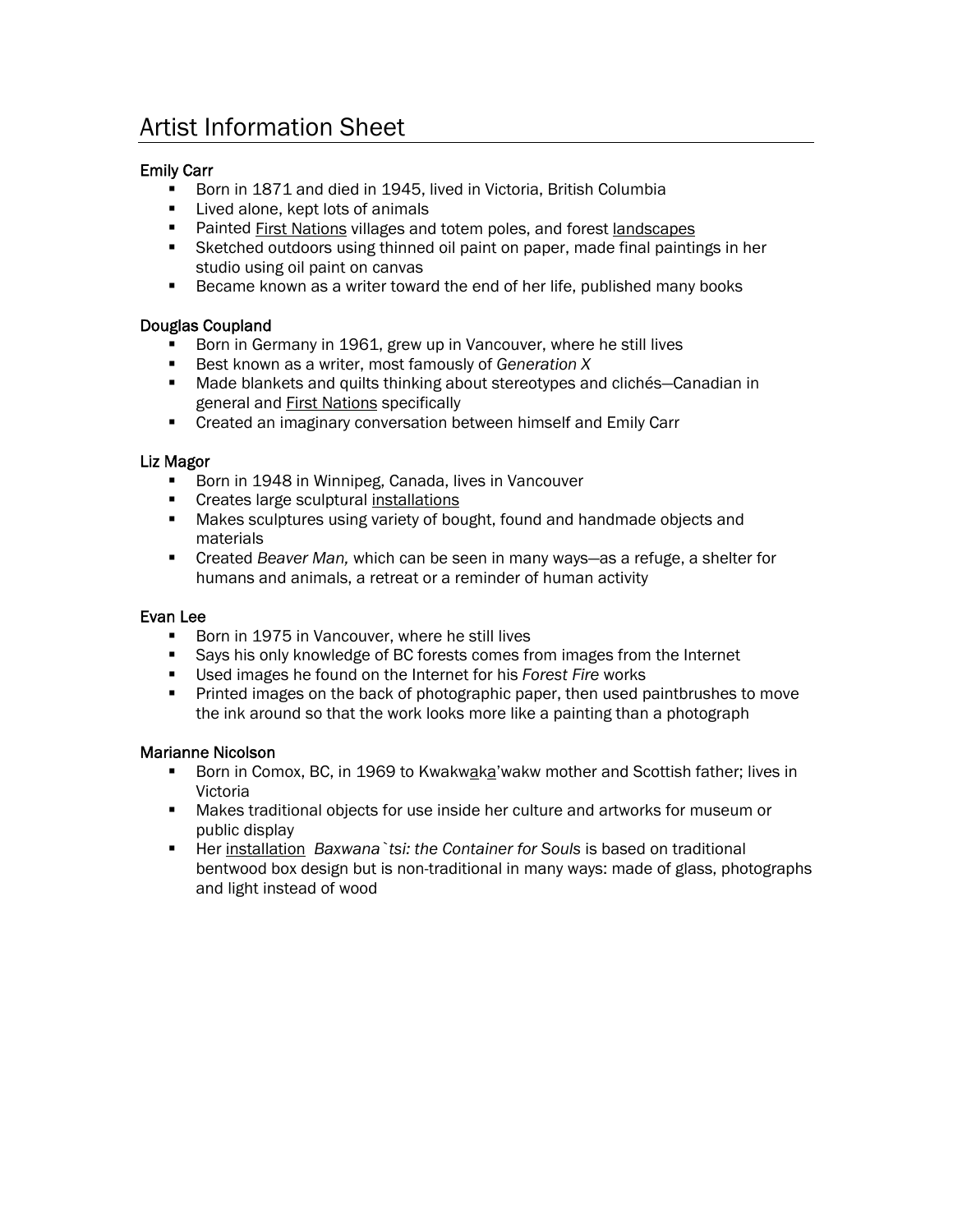### Student Worksheet

|                      | Personal details | Type of $art +$<br>Description of an<br>artwork | Influences or<br>interests | Connections with<br>Carr's work or life |
|----------------------|------------------|-------------------------------------------------|----------------------------|-----------------------------------------|
| Emily Carr           |                  |                                                 |                            | X                                       |
|                      |                  |                                                 |                            |                                         |
| Liz Magor            |                  |                                                 |                            |                                         |
|                      |                  |                                                 |                            |                                         |
| Evan Lee             |                  |                                                 |                            |                                         |
|                      |                  |                                                 |                            |                                         |
| Marianne<br>Nicolson |                  |                                                 |                            |                                         |
| Douglas<br>Coupland  |                  |                                                 |                            |                                         |
|                      |                  |                                                 |                            |                                         |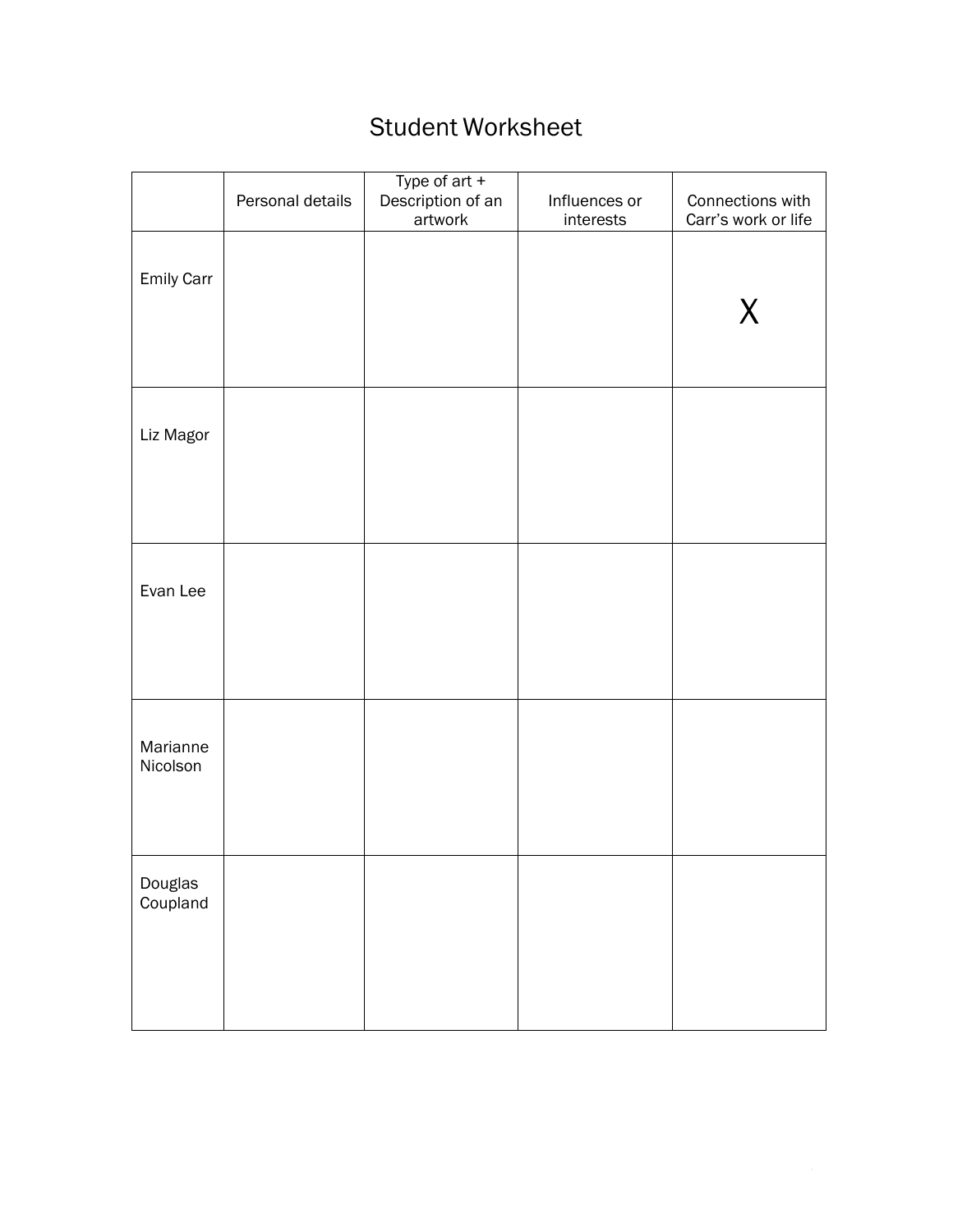### PRE- or POST-VISIT ACTIVITY: Sketch and Paint (all grades)

#### Objective:

Students are introduced to Emily Carr's process of working by sketching outdoors and then, back in the classroom, create a painting based on the sketch.

#### Discussion:

Emily Carr often created sketches for her landscapes out in nature, where she could study the colours and textures of the trees, foliage, lakes and sky, and observe the way light, wind and weather affected her subjects. Carr began sketching in charcoal, but later developed a technique of thinning out oil paints with gasoline, which enabled her to create quick, colourful sketches. She would take the sketches she had accumulated out in the field back into the studio, and there she would make oil paintings based on—but not exactly the same as—her sketches.

Emily Carr wrote the following passage in her book *Growing Pains*:

*"Outdoor study was as different from studio study as eating is from drinking. Indoors we munched and chewed our subjects. Fingertips roamed objects feeling for bumps and depressions. We tested textures, observed contours. Sketching outdoors was a fluid process, half looking, half dreaming, awaiting invitation from the spirit of the subject to 'come, meet me half way.' Outdoor sketching was as much longing as labour. Atmosphere, space cannot be touched, bullied like the vegetables of still life or like the plaster casts. These space things asked to be felt not with fingertips but with one's whole self."* 

#### Materials:

#### For Part 1:

- □ drawing pads or clipboards and sheets of paper
- pencil crayons, crayons or pastels
- For Part 2:
	- □ thicker paper for painting
	- paint—preferably liquid tempera or acrylic, but any available paint will work
	- paintbrushes, water in containers

#### Process:

Part 1:

- 1. Discuss Carr's two-step process of sketching outdoors and painting in her studio. Read students the above excerpts from the writings of Carr.
- 2. Have students go outdoors and make a colour sketch as a precursor to making a painting. Choose an outdoor area with some greenery and one or more trees. Have the students decide on a starting perspective; for example:
	- close up, with tree trunk or branches filling the page,
	- **from a distance, including grass, trees and sky,**
	- **IDOO** looking up, including the top of the tree and an expanse of sky,
	- a single tree.
- 3. Encourage students to look closely at the greens and yellows of the leaves, the browns and greys of the trunk and branches, and the blues and greys of the sky. Remind them that landscape painters like Carr didn't use just one colour, but mixed and blended colours and shades to create rich, dense surfaces.
- 4. Have the students make a few colour sketches from different perspectives or angles, from close up and far away. Encourage them to fill the page with quick detail—broad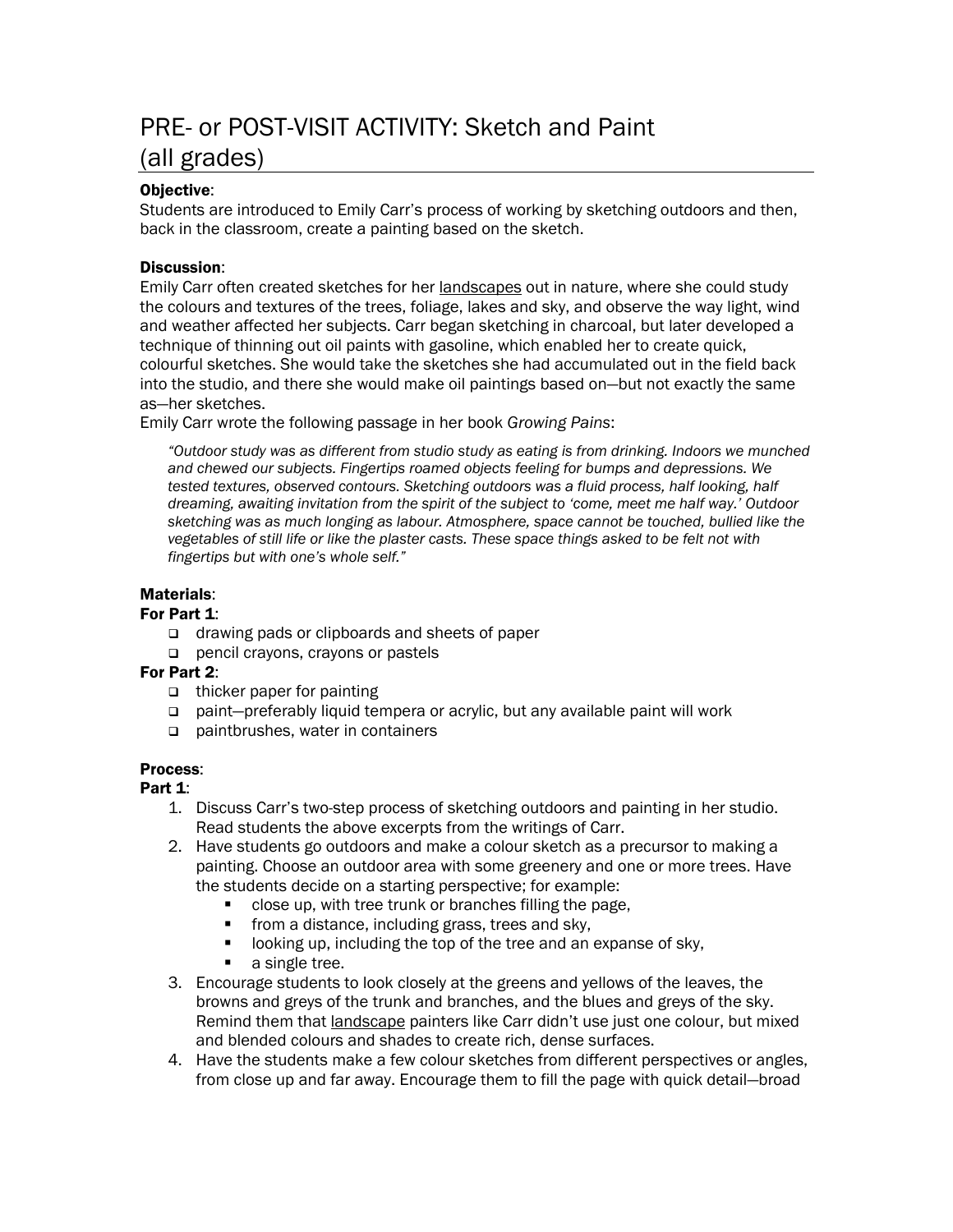strokes of colours, lines and shapes that include all the elements in their line of vision.

#### Part 2:

- 1. Back in the classroom, within a week after making the sketches, have the students look at their sketches and choose the one they would most like to make a painting from. What parts of their sketch do they want to leave in? What parts would they like to change? Does the composition feel balanced, or are there some areas they would like to add something to or remove something from? Would they like to combine elements from two drawings?
- 2. Have the students set up workspaces at their tables, where they can see their sketches and have access to paper, paint and brushes.
- 3. Have them paint their new landscapes. Encourage them to fill the page, layering on and blending colours as they work.

#### Conclusion:

- Display the students' paintings alongside their sketches.
- Have them look at the work and talk about the similarities and differences in materials, location, colours, shapes and compositions.
- Discuss the process, how easy or hard it was to create the work, the differences between making the sketch and creating the painting, and the process of changing media and reworking an idea.
- Ask students if any of the sketches could stand alone as finished works. Do they prefer any of their sketches to their final paintings? Why or why not?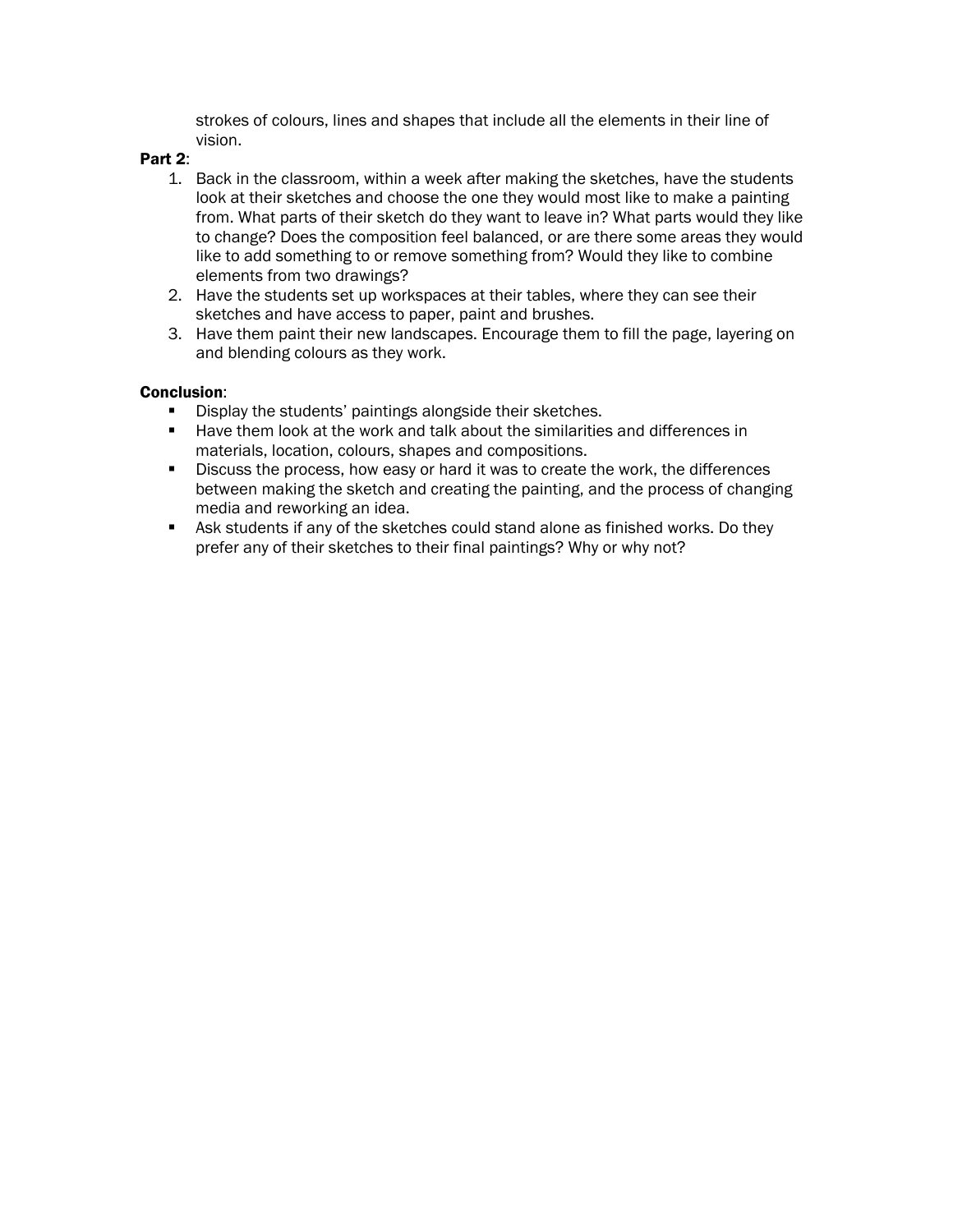### PRE-VISIT ACTIVITY: Curator's Choice (all grades)

#### Objective:

Students choose an artwork they admire and an object or artwork they have made, and forge connections between the two works in order to discover new things about both.

#### Background:

It is the curator's job to choose, arrange and display the artwork. The curator of this exhibition, Daina Augaitis, chose to set up this exhibition as a dialogue between Emily Carr and each of four chosen **contemporary** artists. After discussions and consultation with the artist, the artwork was displayed within the context of particular issues raised and questions posed. Each work affects the other, creating new meanings of both Carr's work and that of the artist she is paired up with. We have to ask what we can learn about each artist by looking at the one they are partnered with. These are consciously created relationships that didn't necessarily exist before the curator chose to work with each art piece in this way.

- The dialogue that emerges activates our looking. The meanings that arise are not inherent in the artwork—rather they are points of connection that give rise to new meanings and interpretations.
- In this classroom activity, students consider such consciously created connections and come to some understanding of the curator's role in creating meaning.

#### Materials:

- images of artworks from books or the Internet
- □ large sheets of paper, markers

#### Process:

- 1. Students find an image of an artwork they like, from books, the Internet, the classroom or home. Have them make a copy of it and bring it to class.
- 2. Have them choose an object or artwork that they have made in the past.
- 3. On a large sheet of paper, have each student draw two large overlapping circles essentially a Venn diagram. Have them write the title of the first artwork in the centre of one circle, and the title of their own work in the second circle.
- 4. Ask students to write words and/or sentences, make notes or draw diagrams in each circle, to describe, explain, interpret or respond to each work. In the overlapping area, have them note similarities or points of connection between the two works.
- 5. Along with the representations of both their chosen artworks, have each student interpret and explain their diagram to the class, focusing on the connections, intersections and new meanings that arise by connecting and comparing the two artworks.

#### Conclusion:

Questions for discussion:

- Did students learn new things about each piece by considering the second work?
- What new and unexpected connections emerged? Was anything particularly surprising?
- **If students could curate an exhibition of some of these works, how would they choose** which ones, based on connecting themes and ideas?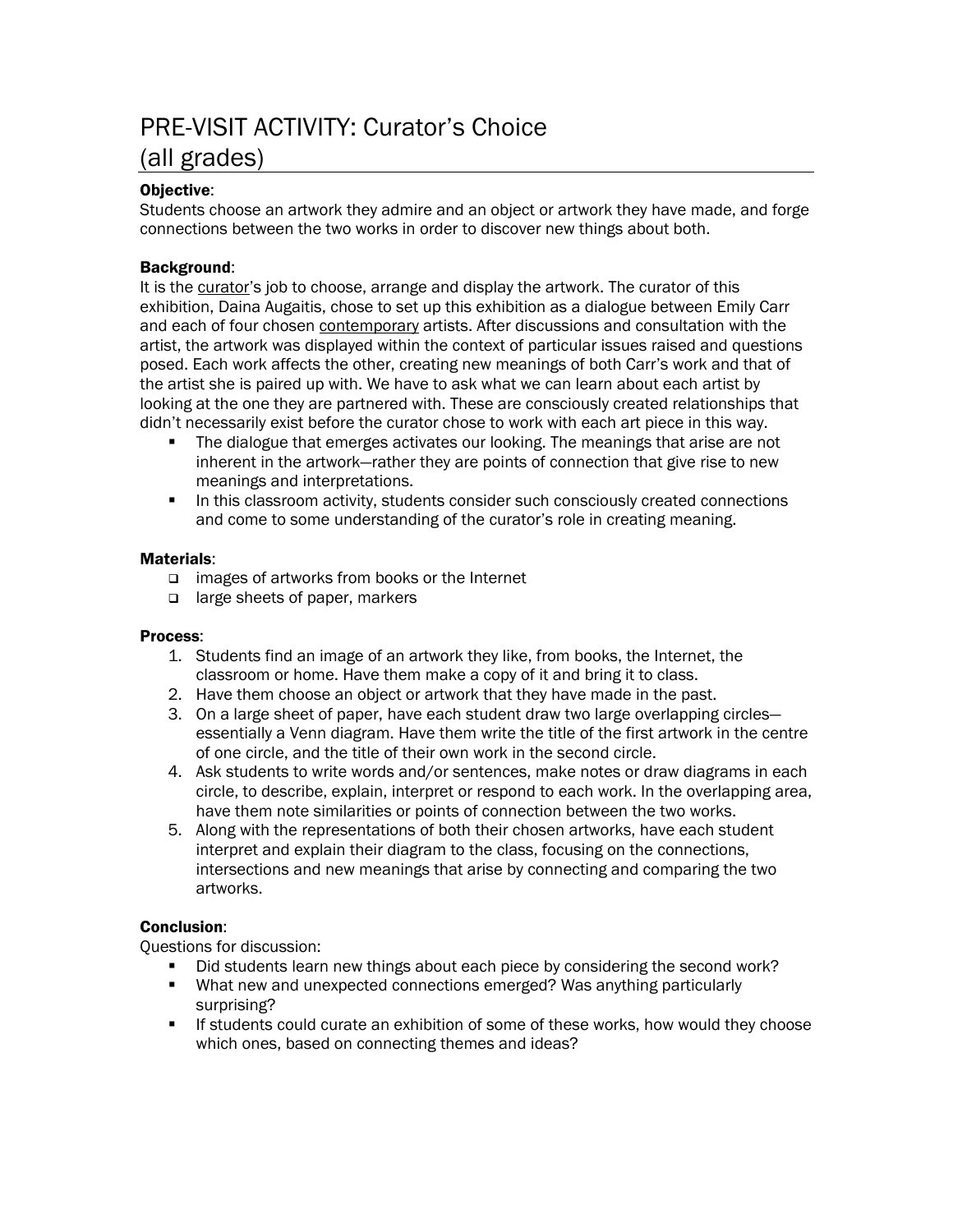### PRE-VISIT ACTIVITY: Thinking Outside the Box (all grades)

#### Objective:

Students create a container and make or collect personal, community or culturally meaningful objects to keep in it.

#### Background:

- **Bentwood boxes are made by some First Nations people of the Pacific Northwest** Coast. A single piece of cedar is grooved, steamed and bent to make the four sides of a chest. These sides might be left undecorated but are usually carved and/or painted with traditional formline designs. The bottom and top are made from separate pieces of cedar and attached. Traditional bentwood boxes are used as containers for valued objects, both ceremonial and household.
- Marianne Nicolson is an artist who works from within the traditions of her Kwakwaka'wakw background. She often takes traditional ideas but changes and reinterprets the objects in non-traditional ways.
- Her installation *Baxwana`tsi: the Container for Souls* is based on traditional bentwood box design, but with significant differences:
	- o Instead of wood she uses glass, photographs and light. The glass is etched with formline designs, and two sides contain photographs of her mother and aunt.
	- o Instead of containing ceremonial or valuable objects, the box contains a light bulb. Light is contained within the glass box and also spills out from the centre, casting shadows of visitors, and of the container itself, onto the Gallery walls.
	- o Instead of traditional stories from the culture at large, Nicolson is working with a more personal history.

#### Materials:

- □ shoebox, ice-cream bucket, yogurt or other container-one per student
- □ crayons, markers or paint for decorating
- paper, scissors, glue, tape, etc.
- feathers, buttons, pebbles, beads, etc.—things that can be glued onto surface

#### Process:

- 1. Ask students to think about and describe any containers, boxes or chests that hold significant items in their homes, communities or cultures. Items might include:
	- an old family chest containing tablecloths or blankets,
	- **a** simple chest containing dressup clothes or toys,
	- a jewellery box,
	- a home safe or bank safety deposit box,
	- an ark in a synagogue.
- 2. Ask students to think about the items inside these containers. Why are they significant? Answers might include:
	- They tell important family/community/cultural/religious stories.
	- The objects belonged to valued people in their family/community.
	- The items have monetary or emotional value for the owner.
	- They are important documents.
- 3. Tell students they are going to make a container and consider what items they will put in it. The container can be made from a box, an ice-cream bucket or a yogurt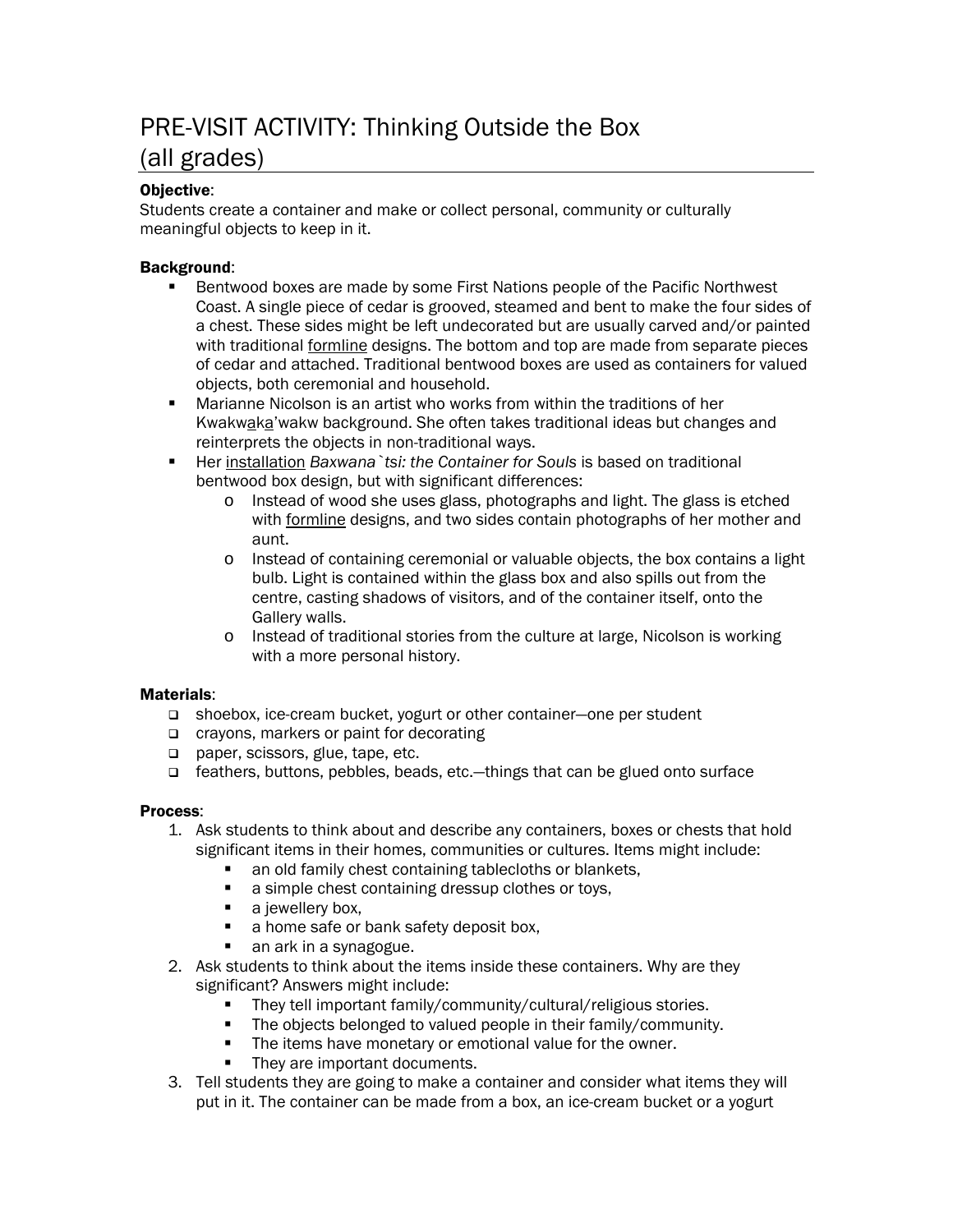container. It can have holes cut into it so that it becomes see-through. It can be decorated with paint, marker or paper cut-outs. It can have other items glued onto the surface. Students need to think what designs or decorations they will include to best represent them, in terms of their family, culture or community.

- 4. Have each student design and make a container.
- 5. Have students make or find significant objects to put inside. The container can contain a single or several items, or a piece of writing that carries particular meaning for the student.
- 6. Have students present their containers and explain their objects to the class.

#### Conclusion:

Discuss the containers, the objects and their interpretations.

- Were there repeating themes or similarities? What were they?
- Were similar ideas represented in different ways? How?

Objects are often interpreted or understood differently by an outsider than by those within the family or community:

- Did students find that they had a different understanding before and after the maker explained their container and object/s?
- How did this change?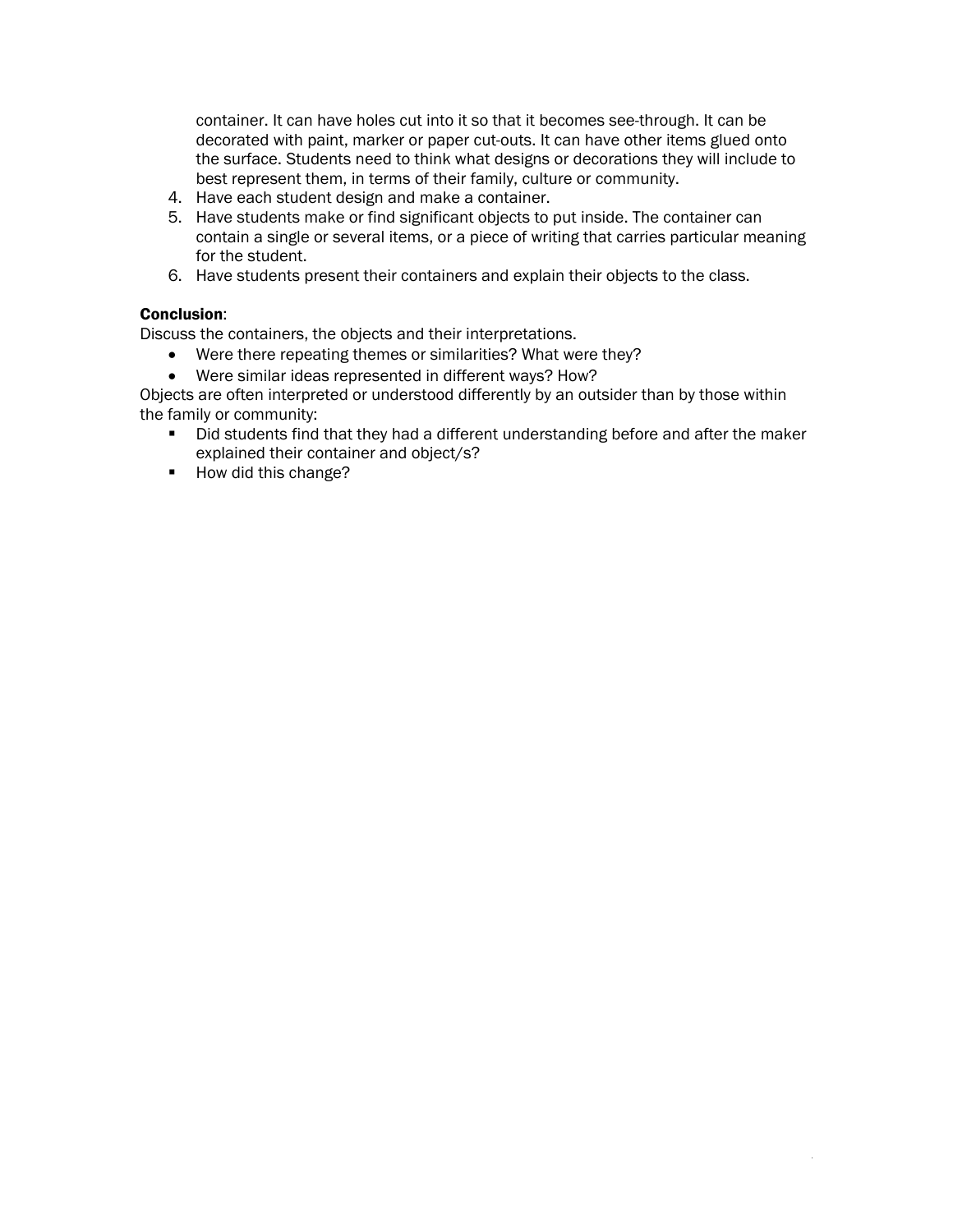### VOCABULARY

abstract: a style of art that can be thought of in two ways:

- the artist begins with a recognizable subject and alters, distorts, manipulates or simplifies elements of it;
- the artist creates purely abstract forms that are unrecognizable and have no direct reference to external reality (also called non-representational art).

conceptual art: art in which the idea behind the work is seen as more important than the execution or craftsmanship in it. Conceptual art rejects the idea that talent or craft is necessary to create an artwork, which should be primarily concerned with ideas, knowledge and thought processes. Many conceptual artists have left a set of instructions for someone else to create the actual artwork. Conceptual art asks questions about the nature of art and creates a space to engage the viewer in the dialogue.

contemporary art: created in the last thirty years. Most contemporary artists are living artists. Challenging traditional boundaries, many contemporary artists use a limitless range of materials and ideas to reflect, explore and comment on today's world. Contemporary art defies easy categorization in its rejection of historical definitions of what constitutes art.

curator: the person who is responsible for an exhibition—including selecting and displaying works, writing labels and organizing support materials.

First Nations: Aboriginal cultures of Canada.

formline: a primary design element in Northwest Coast aboriginal art. Haida artist Reg Davidson explains: "There are rules to go by… When I was working with Robert [Davidson], he explained that it was like learning to do the alphabet. He said, 'If you don't understand the alphabet, you can't make new words.' It's the same with Northwest Coast Art."

installation: art that is created from a wide range of materials and installed in a specific environment. An installation may be temporary or permanent. The term came into wide use in the 1970s, when many installation works were conceptual.

landscape: a work of art in which the subject is a view of the exterior physical world. Traditionally, landscapes have been paintings or drawings depicting natural scenes and have often been concerned with light, space and setting.

modern: an approach to art that embraced new ideas ranging from science to political thought. The modernists rejected the restrictions of past art traditions and stressed innovation over all other criteria.

site-specific: created for a particular site or venue; usually the work is destroyed by the process of dismantling it.